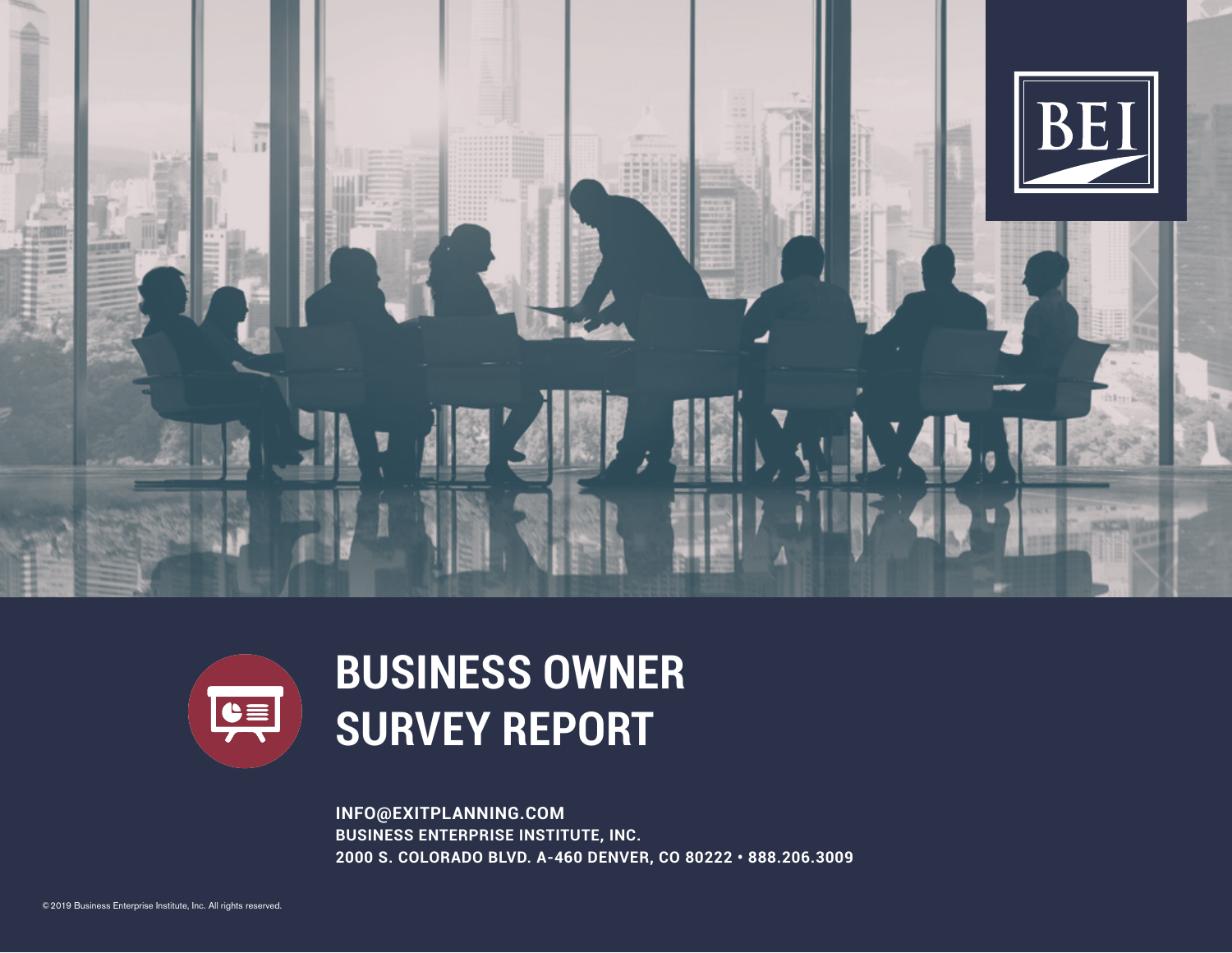## **2019 BUSINESS OWNER SURVEY REPORT**

### **DEMOGRAPHICS**

**BEI** worked with a national independent research firm during the second half of 2019 to collect data that are statistically valid and representative of a range of business sizes and geographic regions. From an initial list of over 50,000 business owners, we received an indication of interest from 1,568 potential respondents. Of those, we collected somewhat detailed information from 73 individuals, and have used detailed responses from 61 business owners who, as a group, are representative of the overall business-owning demographic. These business owners are proportionately distributed across the geographic areas, industries, and age groups that make up the larger business owner population. Therefore, our research firm believes this group provides the most accurate data for this report. We are grateful to those business owners who took the time to share their experiences and information with us.



#### **BABY BOOMERS CURRENTLY OWN**

many of the most successful businesses. By 2020, the youngest baby boomer will be 55 years old. This combination of success and aging raises an important question: What are most business owners doing to plan for the future of their ownership? As owners exit their businesses—whether by choice, death, or otherwise wealth changes hands. These wealth transfers can have profound effects for business owners, their families, and their businesses.

The purpose of this report is to examine owners' beliefs, ideas, and actions as they relate to how they intend to plan for the future of their ownership. This report will present The BEI 2019 Business Owner Survey's demographics, what business owners have done to plan for their exits, and which obstacles owners believe are most pressing to them.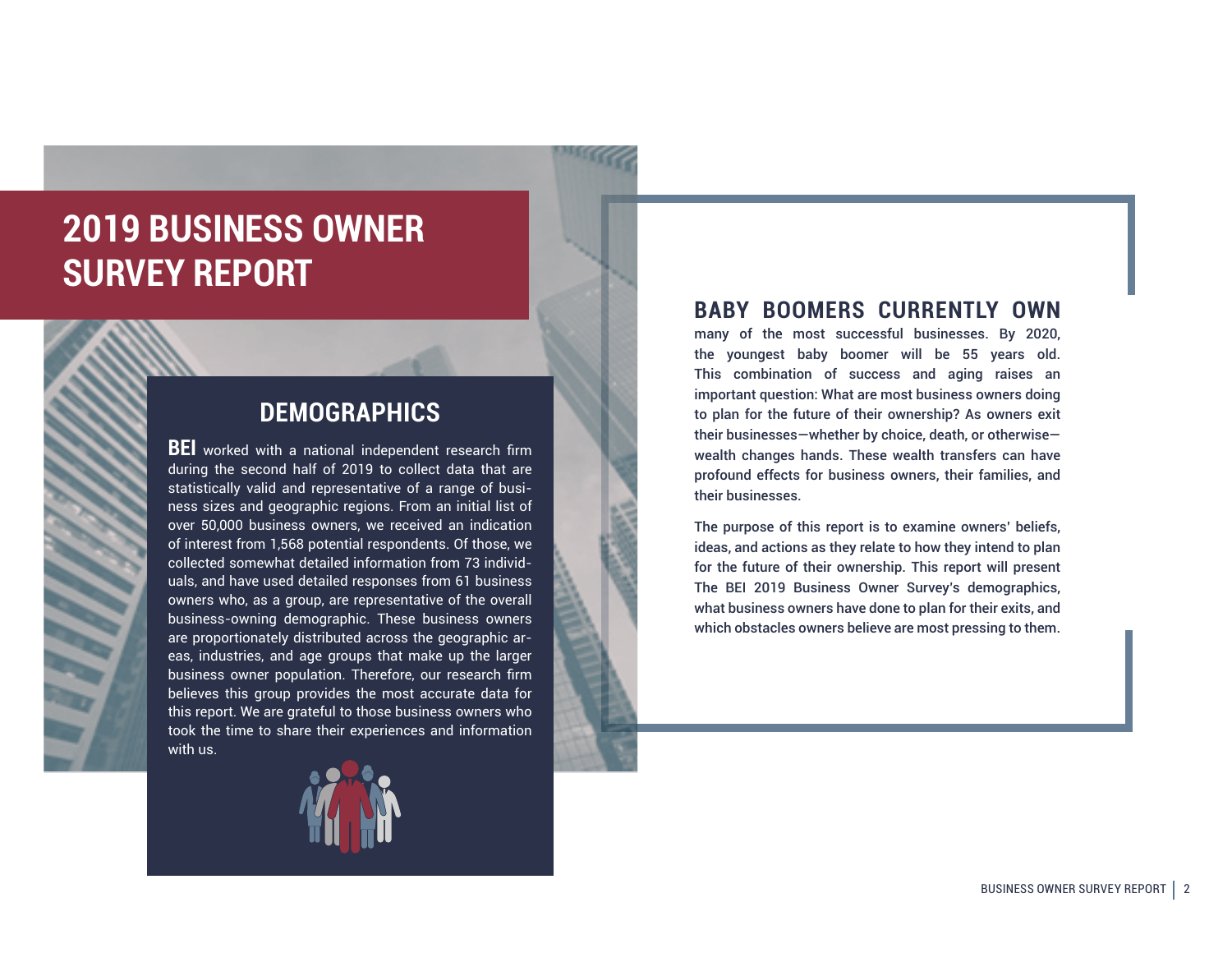

# **WHAT WE LEARNED**

Using a representative sample of business owners, the survey produced three points of interest.

Over 74% of business owners rely on their businesses for more than half their personal income.

Over 58% of business owners would exit today if their financial security were assured.

About 80% of business owners have not created written plans to transfer ownership.

*"*

**Business owners have diverse goals and objectives. Some want to work less, but stay involved in their company long-term. Others want to take their chips off the table and move on to new challenges.** Jared Johnson, CEO of BEI

# **56% OF BUSINESS OWNERS WANT TO** SELL/TRANSFER **THEIR OWNERSHIP WITHIN THE NEXT 10 YEARS.**

**81%** OF BUSINESS OWNERS WANT TO **STOP WORKING** 

**100%** OF BUSINESS OWNERS WILL LEAVE THEIR BUSINESSES, WHETHER PLANNED OR OTHERWISE.

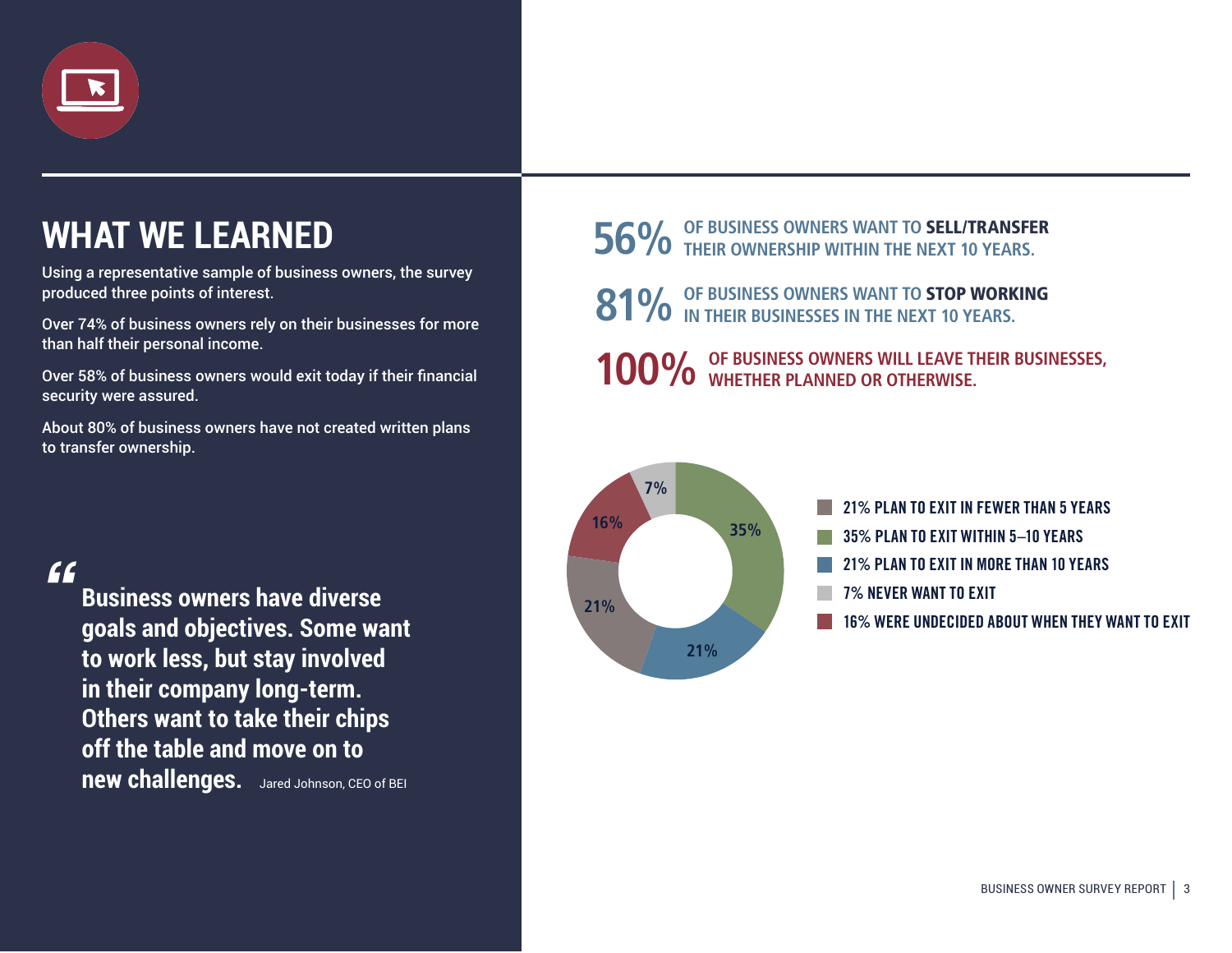### **Owners' Expected Exit Paths**

An *Exit Path* is the route that an owner takes to successfully sell or transfer their business ownership, even if that owner plans to work forever. When asked about which Exit Path they were interested in, owners often chose more than one option.



The results show that a third-party sale is still the most popular consideration, which lines up with trends from previous surveys. Transfers of ownership to children/family members and management/employees are virtually equal in popularity, which implies a strong preference among business owners to keep the business in the hands of people they know.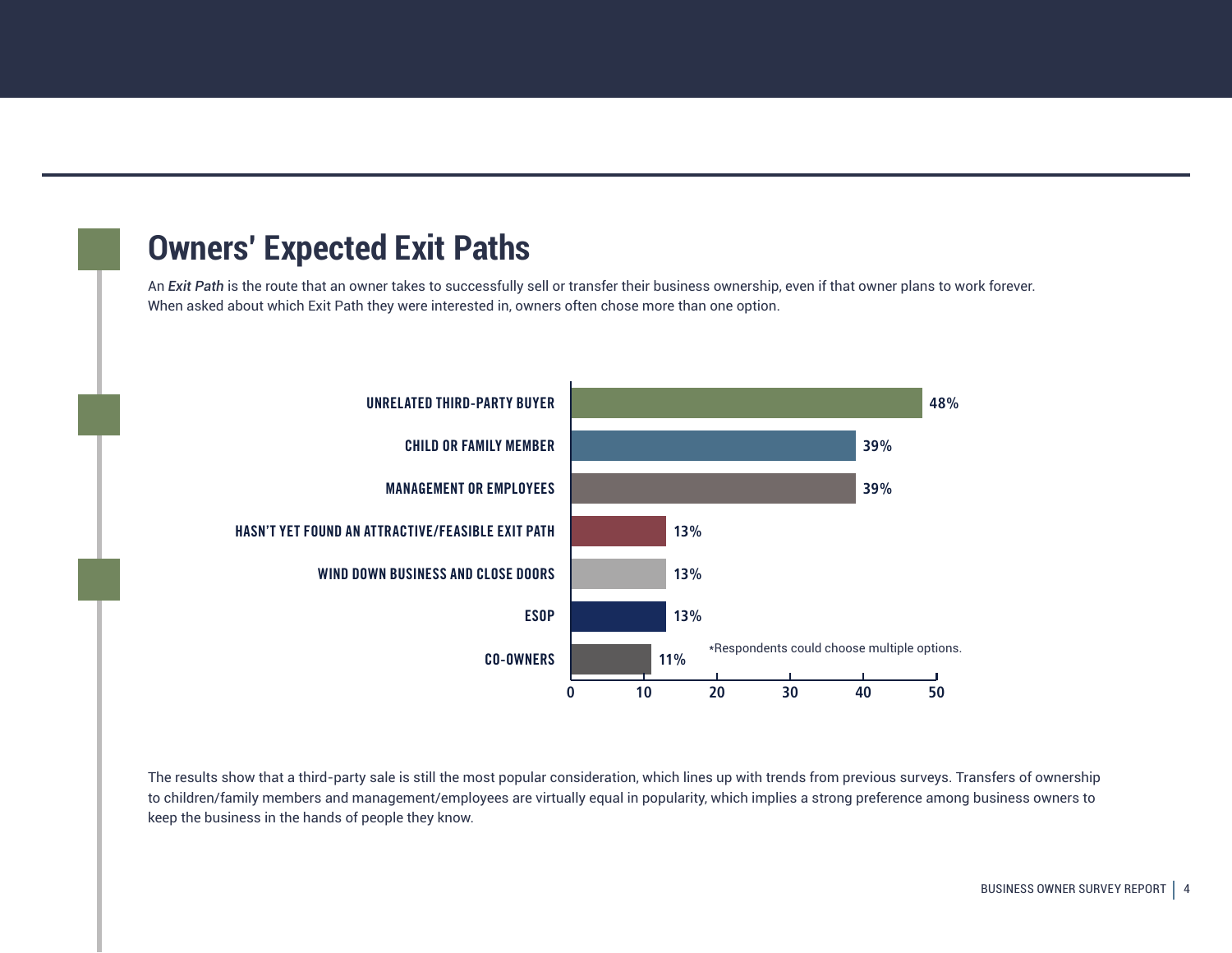### **What Have Owners Done to Plan Their Exits?**

Among respondents, only about 11% said that they hadn't given any thought to their business exits at all. This shows that most business owners are actively thinking about their exits, whether in the short term or long term. Here's what owners say they've done to prepare for an exit.

**79% OF BUSINESS OWNERS DO NOT HAVE A WRITTEN PLAN FOR THE FUTURE OF THEIR OWNERSHIP, BUT MANY HAVE TAKEN AT LEAST SOME STEPS**

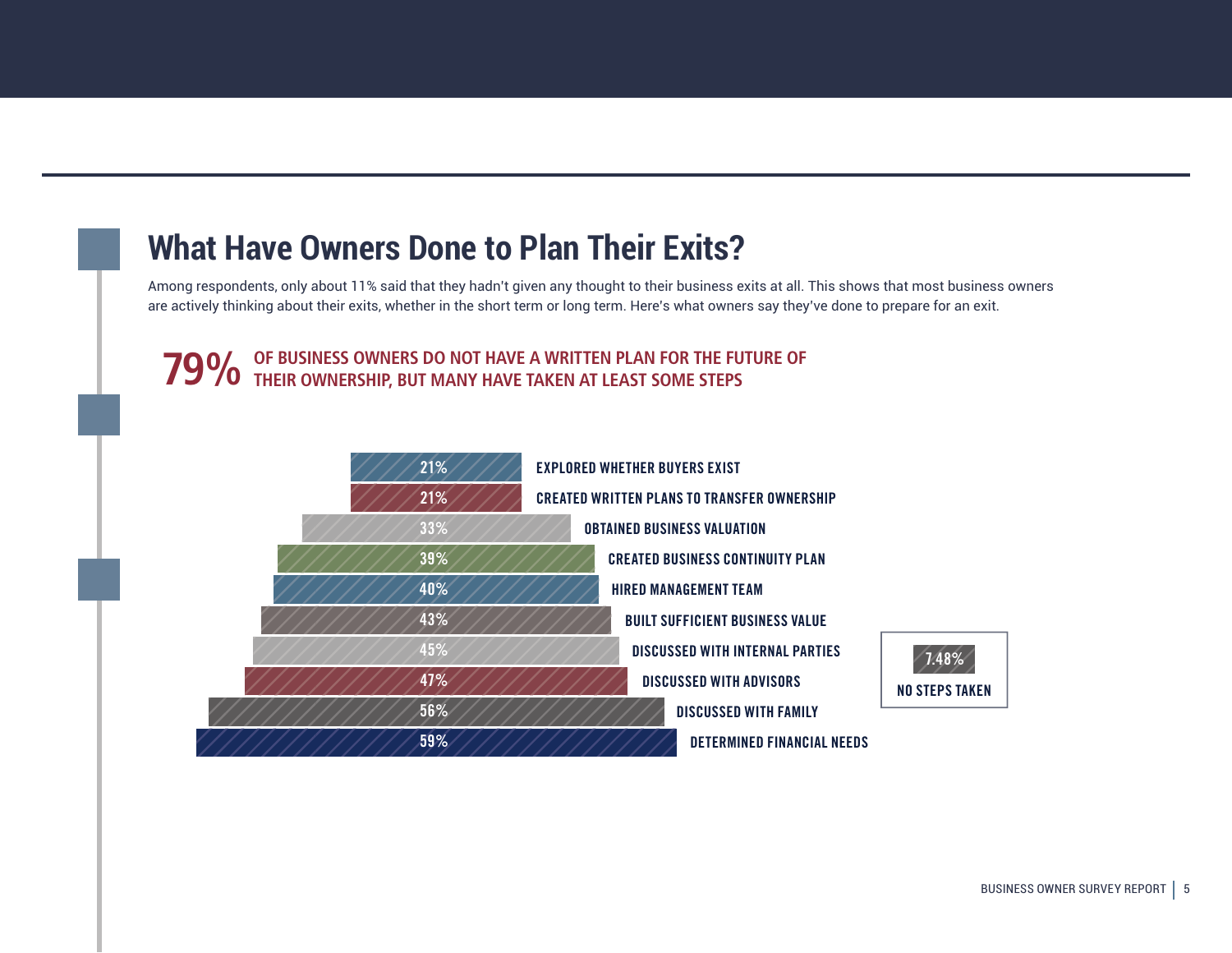# **60%** OF OWNERS SAID THAT THEY'VE DETERMINED THEIR FINANCIAL NEEDS<br>**60%** AND TARGETS FOR A POST-TRANSITION LIFE

Relatedly, nearly 77% of owners said that they had at least some idea of what they will do with their lives after they exit their businesses, with almost 39% of those owners stating that they had a clear idea of what they would do next.

**Owners are also discussing their plans with others. Of the people they're talking with, owners find the following most helpful:**

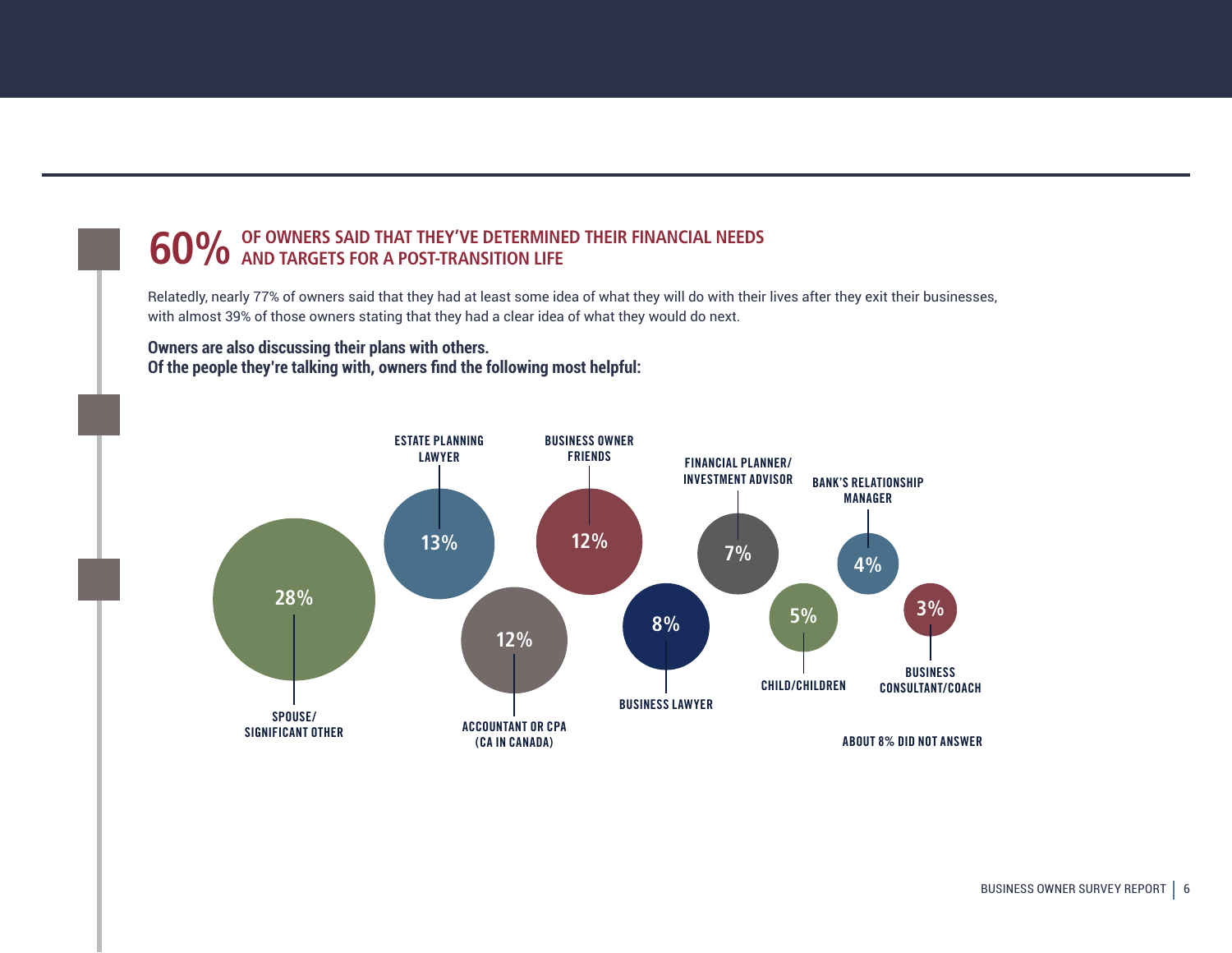## **Why Owners Would Consider Transferring Ownership**

We asked business owners two related questions:

*Under which conditions do you anticipate transferring ownership of your business to someone else?* and *Which of the following do you think is the most likely scenario for transitioning ownership of your business?* 

**Owners could choose more than one option, and here are the most common responses.**



These responses may imply that owners prefer to be the masters of their own destinies: They want to exit on their terms and with financial security. However, their responses about the likelihood of those things happening were much lower, which may imply some doubt about their ability to reach their anticipated transfer goal.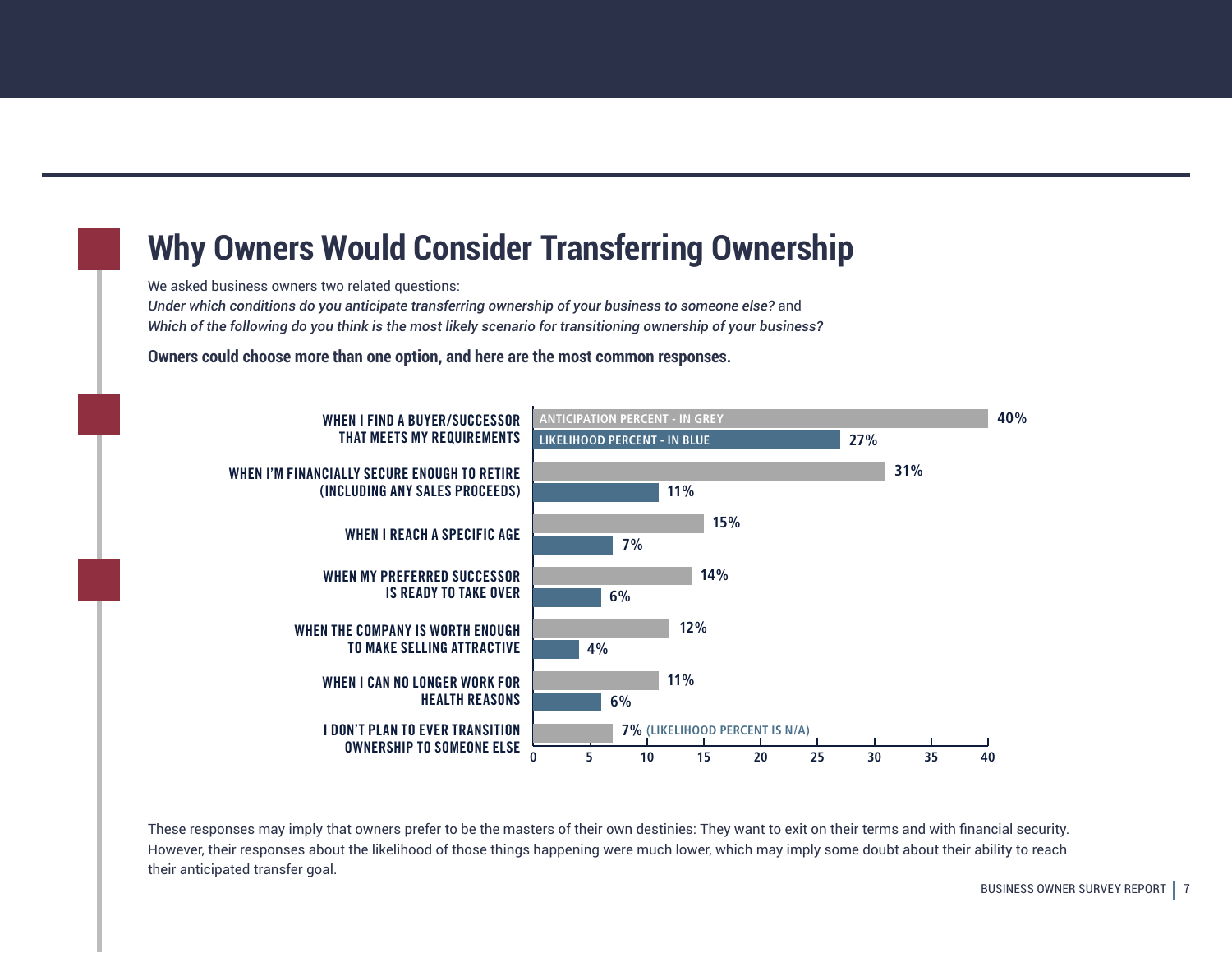

## **WHAT'S STANDING IN THE WAY OF YOUR EXIT?**

Business owners shared their thoughts about the obstacles preventing them from leaving their businesses.

**The most common perceived obstacles are:**



Also, 26% do not perceive any serious obstacles.

Most owners in this sample also stated that improving internal functions was a key obstacle. This may imply that owners know that they have work to do within their businesses before they can exit them.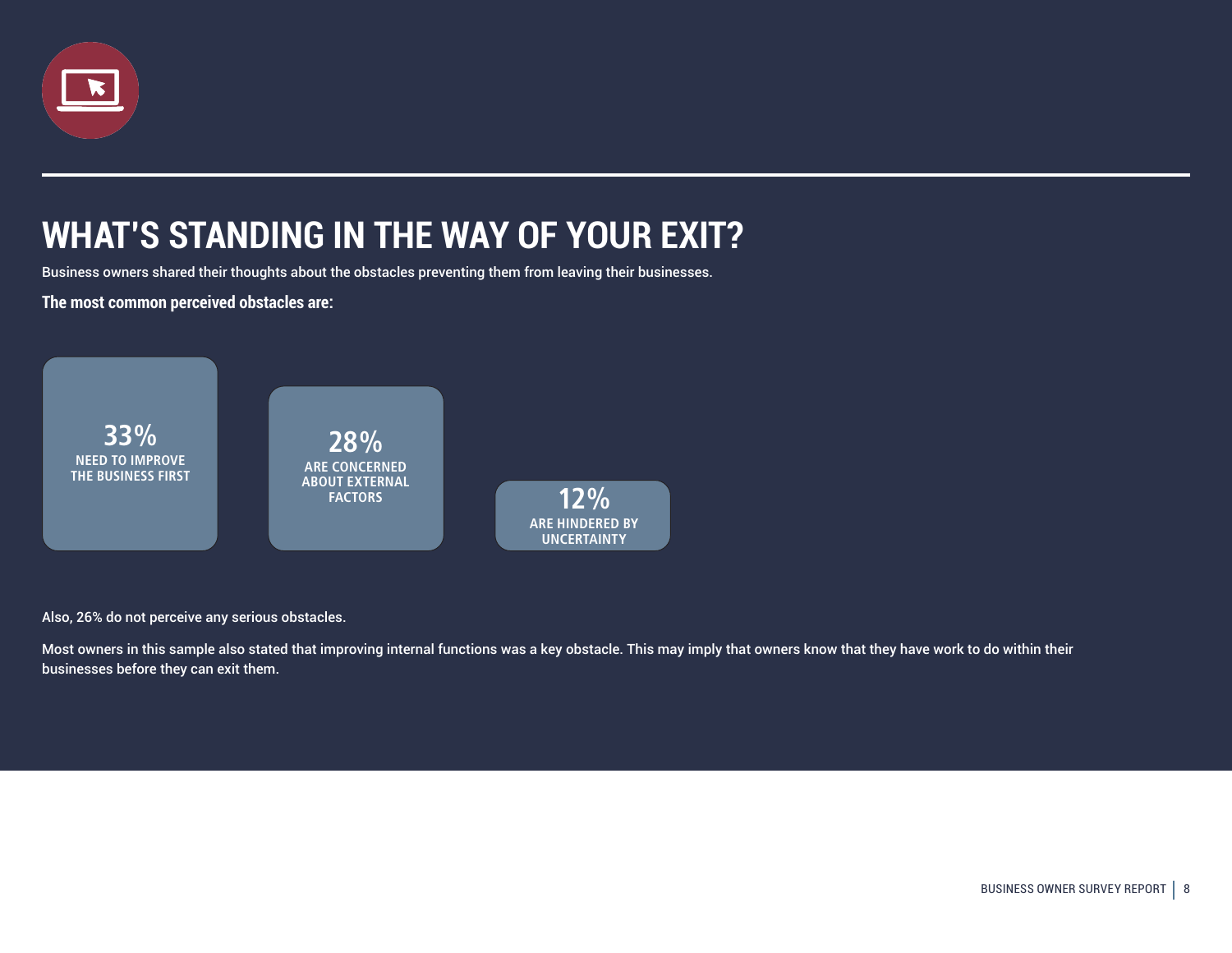

One obstacle that owners didn't pay much mind to was the value of their businesses in terms of their exits. Fewer than 6% considered it an obstacle at all, and fewer than 2% said it was the biggest obstacle.

**When asked what they estimate their business' value to be, owners had this to say:**



\*14% either didn't know or didn't respond.





It is less common for a business owner to seek a professional business appraisal than it is for them to use other (potentially less accurate) methods.

> **Owners approach the concept of business value from many directions. An independent and objective appraisal is usually the best starting point.**  *"*

Elizabeth Mower, President of BEI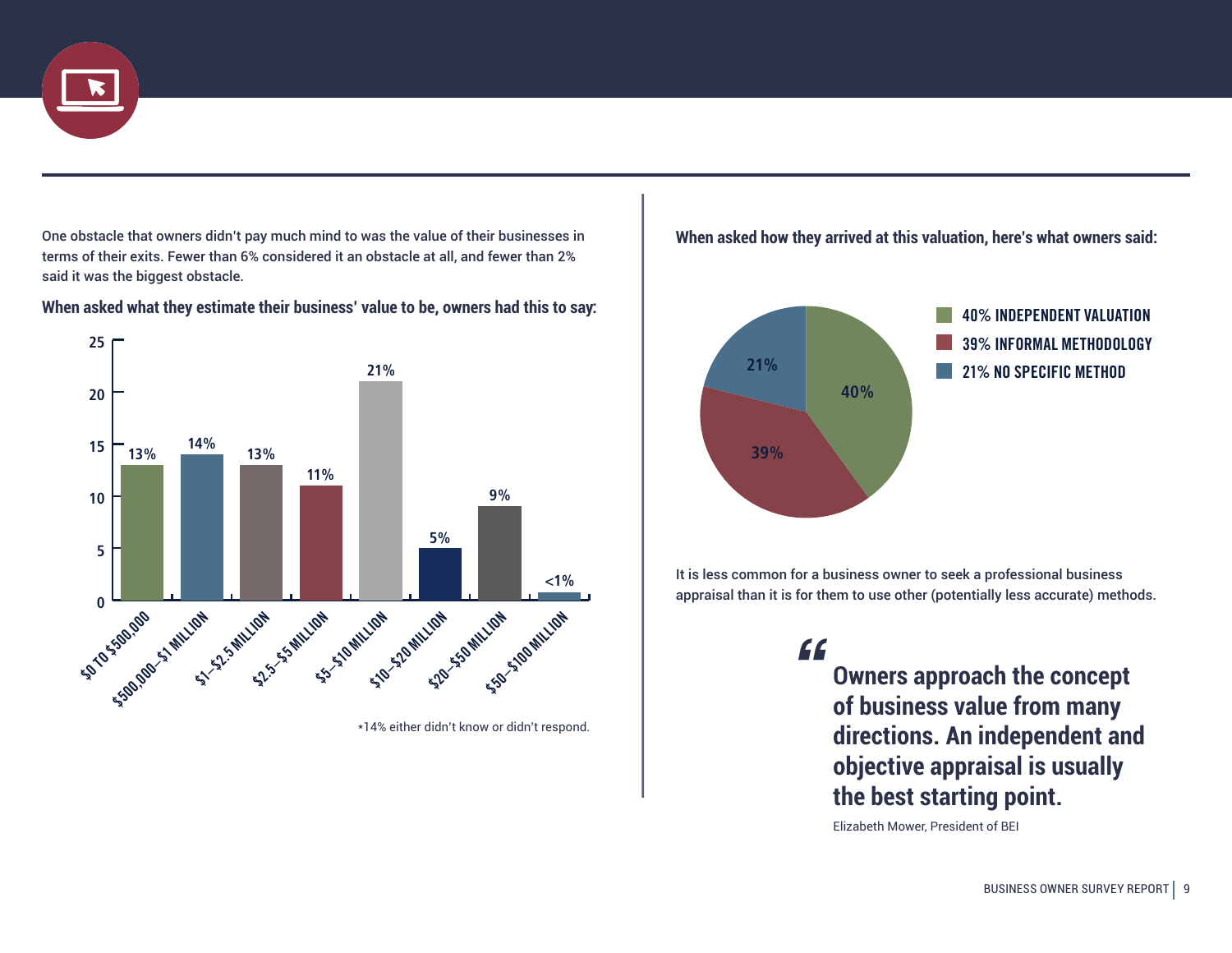## **WHAT ARE THE TRENDS?**

9888

#### **COMPARED TO PREVIOUS SURVEYS, THERE ARE SEVERAL NOTABLE TRENDS.**

In 2019, more business owners believed that they will exit their businesses within 5–10 years. This may imply that they may have more time to adequately plan for those exits. It may also imply that owners are pushing their planning into an indeterminate future.

Interest in an insider transfer (e.g., children, management) increased somewhat, while interest in a third-party sale decreased somewhat. This may imply owners' desire to keep the business in the hands of people they know and trust.

Sixty percent (60%) of owners said they used informal or nebulous valuation methods to determine the value of their businesses. Though this number is lower than the 78% that reported as such in 2016, it may indicate that most owners are still basing their projections on unsteady ground.

## **CONCLUSION**

#### **THE BEI** *2019 BUSINESS OWNER SURVEY* **PROVIDED SEVERAL INSIGHTS:**

Most business owners rely on their companies for more than half of their personal income: Nearly 75% of owners rely heavily on their businesses for personal income.

Owners want to exit on their terms and with financial security: These criteria were a popular desire among business owners.

Only about 20% of owners have a written plan to transfer their business ownership.

Whether by choice, death, or otherwise, all business owners will leave their businesses. Without a written road map for how to do that, it may be difficult for owners to envision an exit on their terms that provides financial security.